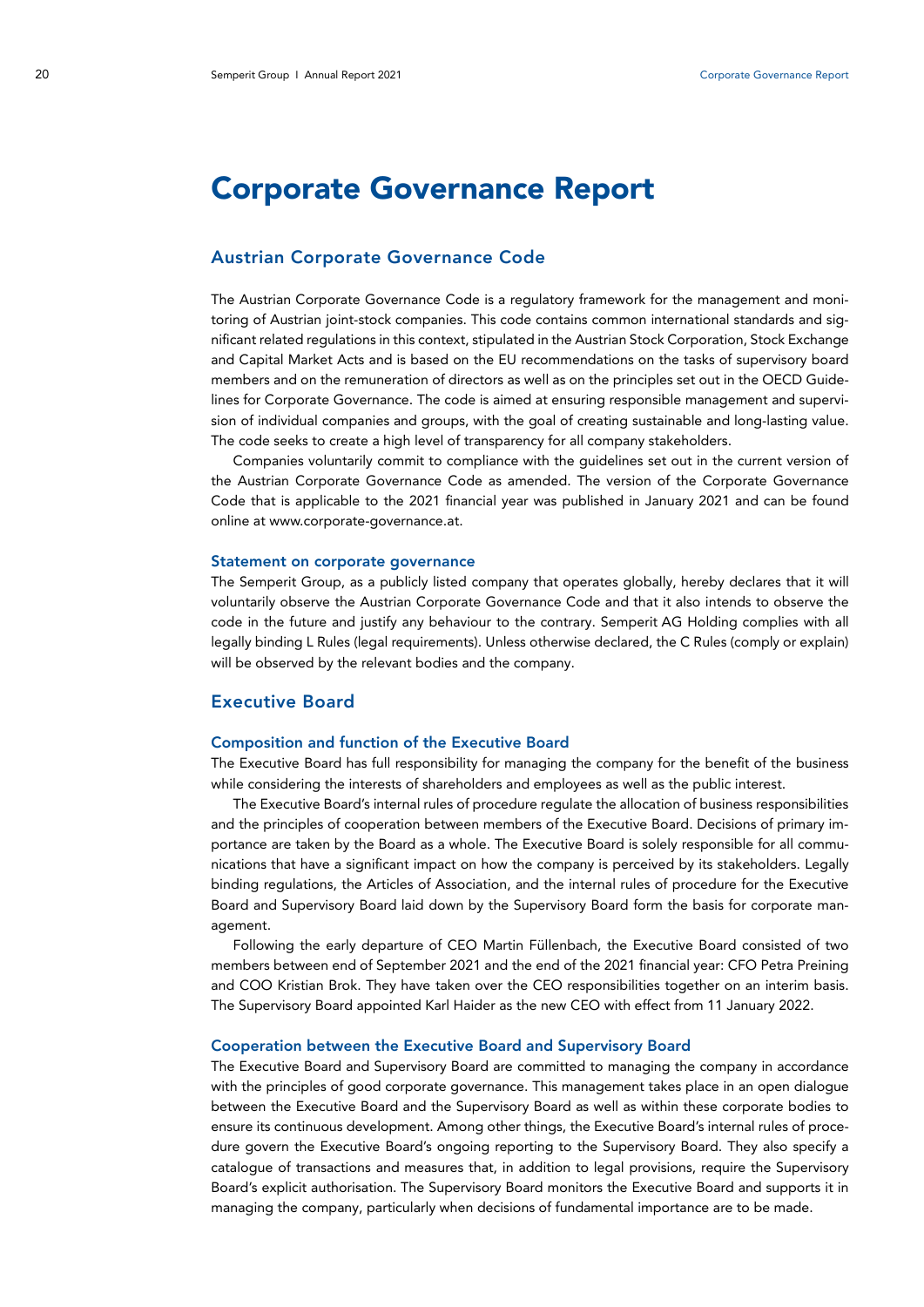The strategic direction of the company is determined in close cooperation between the Executive Board and the Supervisory Board and is discussed in Supervisory Board meetings held at regular intervals.

#### Organisational structure Semperit Group 2021

|                                               | Petra Preining <sup>2</sup><br><b>Chief Financial Officer</b><br>since May 2021 |                           | <b>Kristian Brok</b><br><b>Chief Operating Officer</b><br>since January 2020 |                                                           |                                        |
|-----------------------------------------------|---------------------------------------------------------------------------------|---------------------------|------------------------------------------------------------------------------|-----------------------------------------------------------|----------------------------------------|
| Finance Sectors<br>Industrial and<br>Medical  | Human<br>Resources                                                              | <b>Risk</b><br>Management | <b>Business Sectors</b><br>Industrial and<br>Medical                         | Customer<br>Excellence                                    | Mixing &<br>Supply Chain<br>Management |
| Accounting &<br>Tax                           | Information<br>Technology                                                       | Restructuring<br>Office   | <b>Business</b><br>Regions                                                   | Group Brand<br>Management &<br>Sustainability             | Operational<br>Excellence              |
| Communications &<br><b>Investor Relations</b> | Internal<br>Audit                                                               | Treasury                  | Production<br>Operations<br>Industrial and<br>Medical                        | Health, Safety,<br>Environment &<br>Quality<br>Management | Procurement &<br>Logistics             |
| Controlling                                   | Legal &<br>Compliance                                                           |                           | Corporate<br>Development                                                     | Manufacturing<br>Engineering                              | Research &<br>Development              |

1 As of 31 December 2021; following the early departure of Martin Füllenbach, Petra Preining and Kristian Brok have taken over the CEO<br>responsibilities together on an interim basis. Karl Haider was appointed as the CEO wit for the following areas: Sales Semperflex, Sales Semperform, Sales Sempermed, Sales Semperseal, Sales Sempertrans, Business Regions,<br>Corporate Development including Customer Excellence, Group Brand Management, and Restruct

<sup>2</sup> CFO since 17 May 2021, prior to that Gabriele Schallegger between 12 October 2020 and 17 May 2021

# Corporate bodies of Semperit AG Holding: Executive Board

#### Karl Haider

Chief Executive Officer (CEO) since 11 January 2022; term of office ends on 31 March 2025.

Karl Haider, born in 1965, started his career as a chemical lab technician. He went on to study Technical Chemistry and Economics, eventually going on to complete his doctorate in Technical Chemistry at the Johannes Kepler University Linz in Austria. Following his studies, he worked in sales and project management at the voestalpine group before being promoted to Board Member within the Stainless Steel Division. Most recently, Karl Haider held the position of Chief Commercial Officer at Tata Steel Europe, one of the world's largest steelmaking companies. His achievements at Tata Steel, where he started off as Director Operations Downstream, included major mergers and acquisitions. A highly regarded industry expert and highly qualified manager, Karl Haider has gained extensive experience at major international industrial corporations throughout his career. Although he has also held a number of seats on Supervisory Boards at group subsidiaries along the way, he does not currently hold Supervisory Board mandates in other companies that are not included in the consolidated financial statements pursuant to C Rule 16 of the Austrian Corporate Governance Code.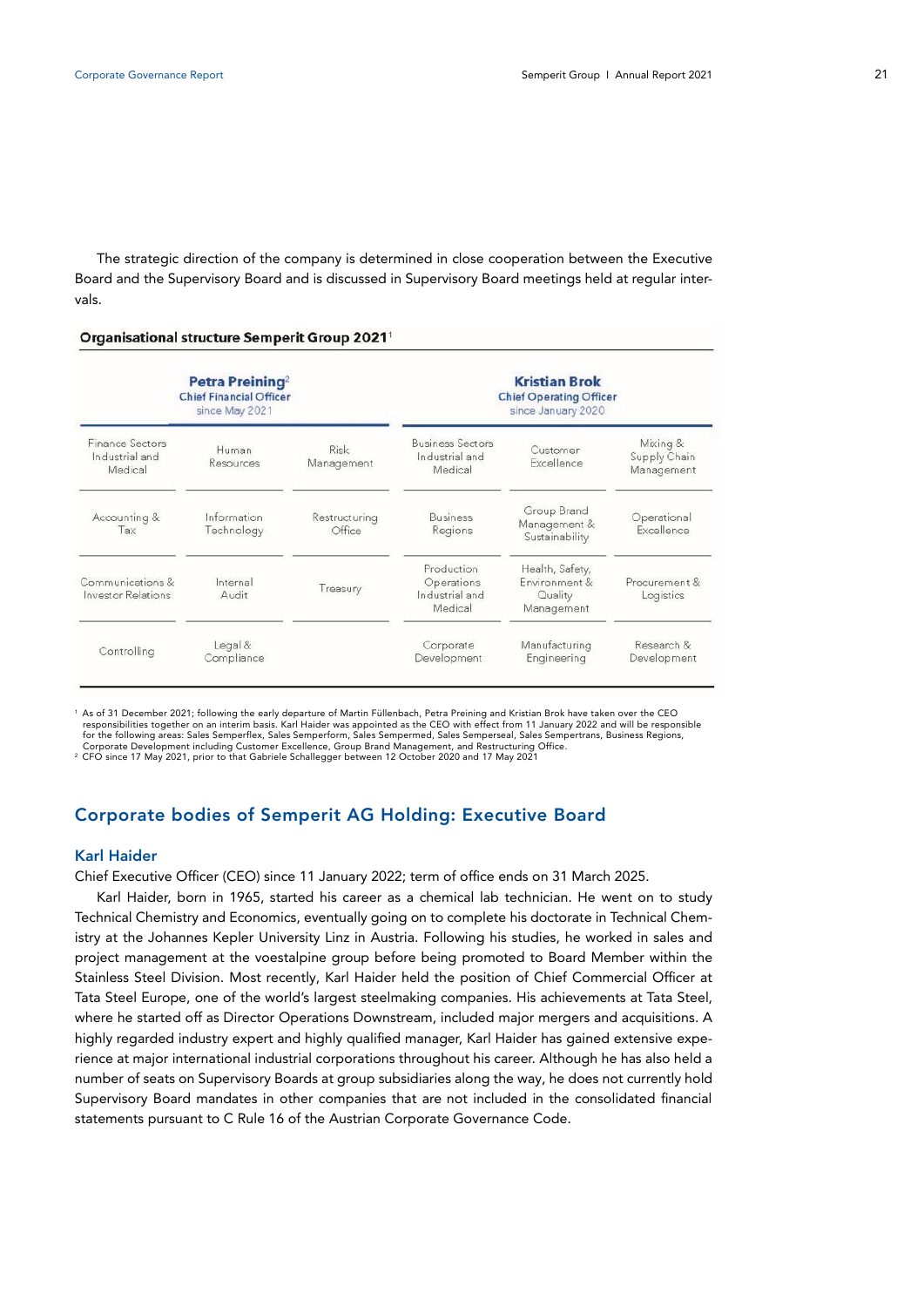#### Petra Preining

Member of the Executive Board since 17 May 2021 (initially on a temporary basis before being officially appointed on 29 September 2021); Chief Financial Officer (CFO); term of office ends on 31 December 2024 (also former interim Member of the Executive Board as CFO between 20 March and 11 October 2020).

Petra Preining was born in 1973 and studied Business Administration at the Vienna University of Economics and Business. After graduating, she worked for Unilever (Austria Frost GmbH) and Kraft Jacobs Suchard in various finance positions before joining Wyeth in 2001. During her nine years at Wyeth, she held the positions of Finance Manager ECE/CIS/MEA and CFO Russia. From 2010 to 2013, she was Finance Director at TRC Ltd/Tiller JLT and served as CFO at Austrian Kurdish Oilfield Services LLC from 2013 to 2015. From 2016, Ms Preining was employed at B & C Industrieholding GmbH. From February 2017 she was Managing Director of B & C Innovation Investments GmbH and from September 2018 Senior Finance Expert at B & C Industrieholding GmbH. In parallel, she was a member of the Supervisory Board and the Audit Committee of Semperit AG Holding from May 2017. She has also been a member of the Supervisory Board of Frequentis AG since September 2019. Petra Preining's Supervisory Board duties at Semperit AG Holding were temporarily suspended on 17 May, before she finally left the Supervisory Board on 29 September 2021.

#### Kristian Brok

Member of the Executive Board since 1 January 2020; Chief Operating Officer (COO); term of office ends on 31 December 2025 (early extension of the mandate previously limited to 31 December 2022).

Kristian Brok, born in 1965, studied Engineering at the Technical University of Denmark and pursued further education in innovation, product portfolio management and business insight at MIT in the USA and INSEAD in France. He has more than 20 years of managerial experience within the field of highly specialised manufacturing and engineering. Before joining Semperit, he spent ten years at Trelleborg Sealing Solutions (a division of Trelleborg AB) in several senior leadership positions, most recently spending nine years as a Member of the Divisional Board and President of the Global Operations Elastomers Business Unit. In parallel, he headed up legal entities in the USA, Mexico, China and India, as well as several legal entities in Europe. He does not hold Supervisory Board mandates in other companies that are not included in the consolidated financial statements pursuant to C Rule 16 of the Austrian Corporate Governance Code.

#### Martin Füllenbach

Chief Executive Officer (CEO) since 1 June 2017; term of office ended on 29 September 2021.

Martin Füllenbach, born in 1968, studied Economics and Business Organisation in Munich, before going on to gain his doctorate in Finance at the University of Nuremberg. After more than ten years as an officer in the German Armed Forces with numerous international deployments, he assumed tasks in the planning team of the CEO and in programme planning for military aircraft production at the aerospace company EADS at the beginning of his industrial career. Martin Füllenbach was Vice President of Business Development at Voith Turbo from 2004 to 2007 and CEO of the company based in Heidenheim in Germany between 2007 and 2012. He was a member of the drive technology divisional management as well as CEO of the marine business unit. After that, Martin Füllenbach was CEO of Oerlikon Leybold Vakuum in Cologne from 2012 and also an appointed Member of the Group Executive Board of OC Oerlikon AG in Pfäffikon, Switzerland from 2014. During his time at Semperit, he held no Supervisory Board mandates in other companies that are not included in the consolidated financial statements pursuant to C Rule 16 of the Austrian Corporate Governance Code. However, he did hold an Advisory Board mandate at Gebr. Becker GmbH, Germany.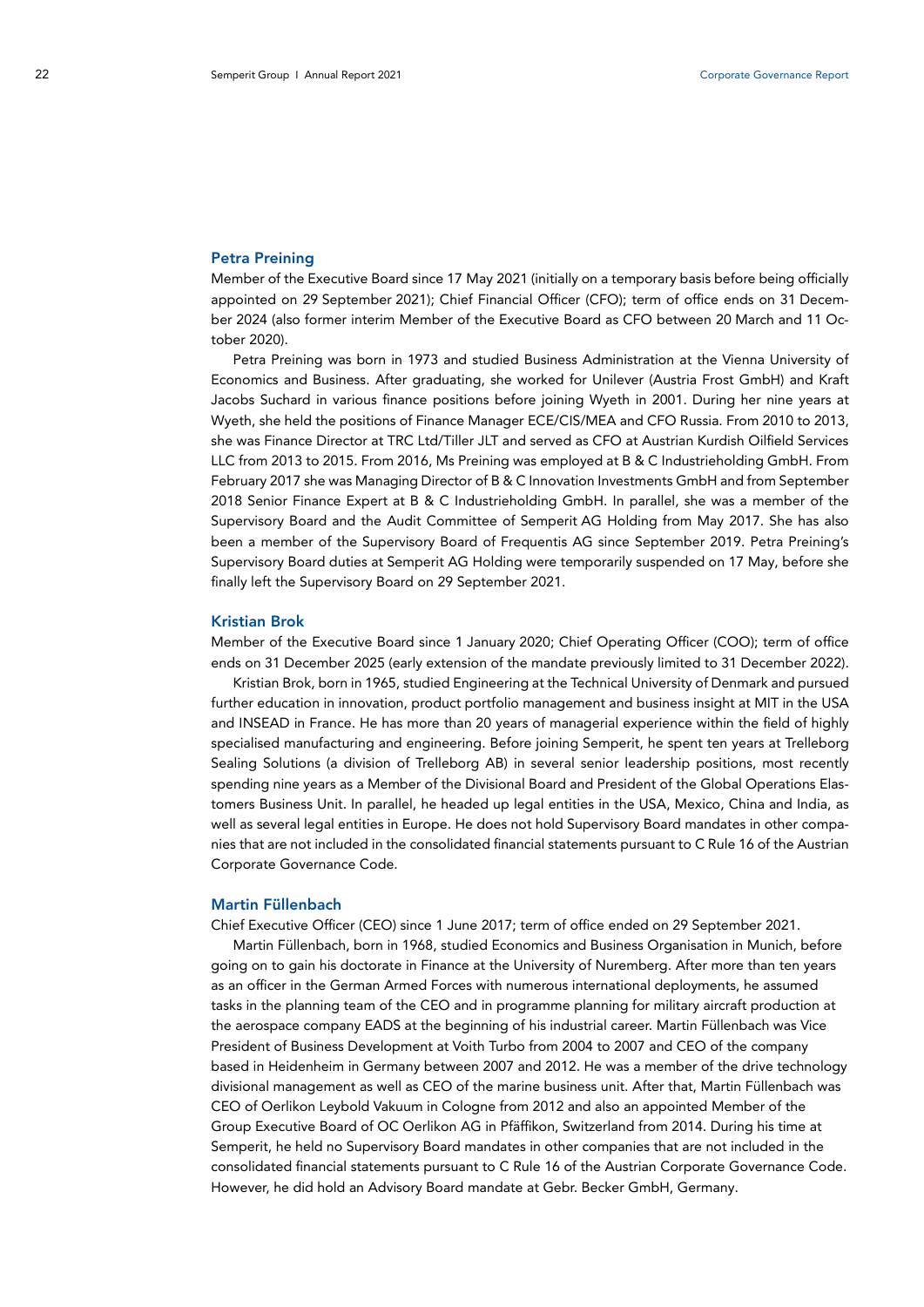Martin Füllenbach resigned from his position as CEO of Semperit AG Holding early on 29 September 2021 to take up a new professional challenge. His contract with Semperit AG Holding Supervisory Board was terminated by mutual agreement.

#### Gabriele Schallegger

Member of the Executive Board since 12 October 2020; Chief Financial Officer (CFO); period of office ended on 17 May 2021.

Gabriele Schallegger, born in 1972, studied Business Administration in Graz (Austria) and Exeter (England) and completed several international management programmes, including one in St. Gallen (Switzerland). She started her career in auditing and tax consulting at Arthur Andersen in Vienna (Austria). Subsequently, she worked for the American pharmaceutical company Baxter and the Norwegian Orkla Foods Group, among others. Her career has taken her to Belgium, Poland, Germany, India and Russia. Most recently Gabriele Schallegger held the position of Finance Director of the Uncoated Fine Paper Business Unit at the paper and packaging group Mondi, where she was previously CFO of Mondi Syktyvkar OAO in Russia and Finance Director of the Kraft Paper Business Unit. During her time at Semperit, she did not hold Supervisory Board mandates in other companies that are not included in the consolidated financial statements pursuant to C Rule 16 of the Austrian Corporate Governance Code. However, she was a member of the Advisory Board for the Theresienthal Private Foundation (in Ulmerfeld-Hausmening, Lower Austria).

Gabriele Schallegger resigned from her position as CFO of Semperit AG Holding early on 17 May 2021 for personal reasons.

# Remuneration of the Executive and Supervisory Boards

In accordance with Section 78c of the Stock Corporation Act and, as a result, in accordance with the amended reporting requirements in the Corporate Governance Code and AFRAC Statement 37 on the Compensation Report, Directive (EU) 2017/828 to promote long-term participation of shareholders was implemented in the 2019 Stock Corporation Law Amendment Act. Accordingly, the remuneration of the Executive Board and the Supervisory Board must be dealt with in a separate remuneration report and presented to the Annual General Meeting (please also refer to www.semperitgroup.com/en/ir/annual-general-meeting).

#### Directors and Officers (D&O) insurance

Directors and Officers (D&O) insurance has been taken out for the members of the Executive Board and senior executives within the Group. The company bears the related costs. In case of damage, deductibles were agreed for the event that Executive Board members are found to be in breach of duty.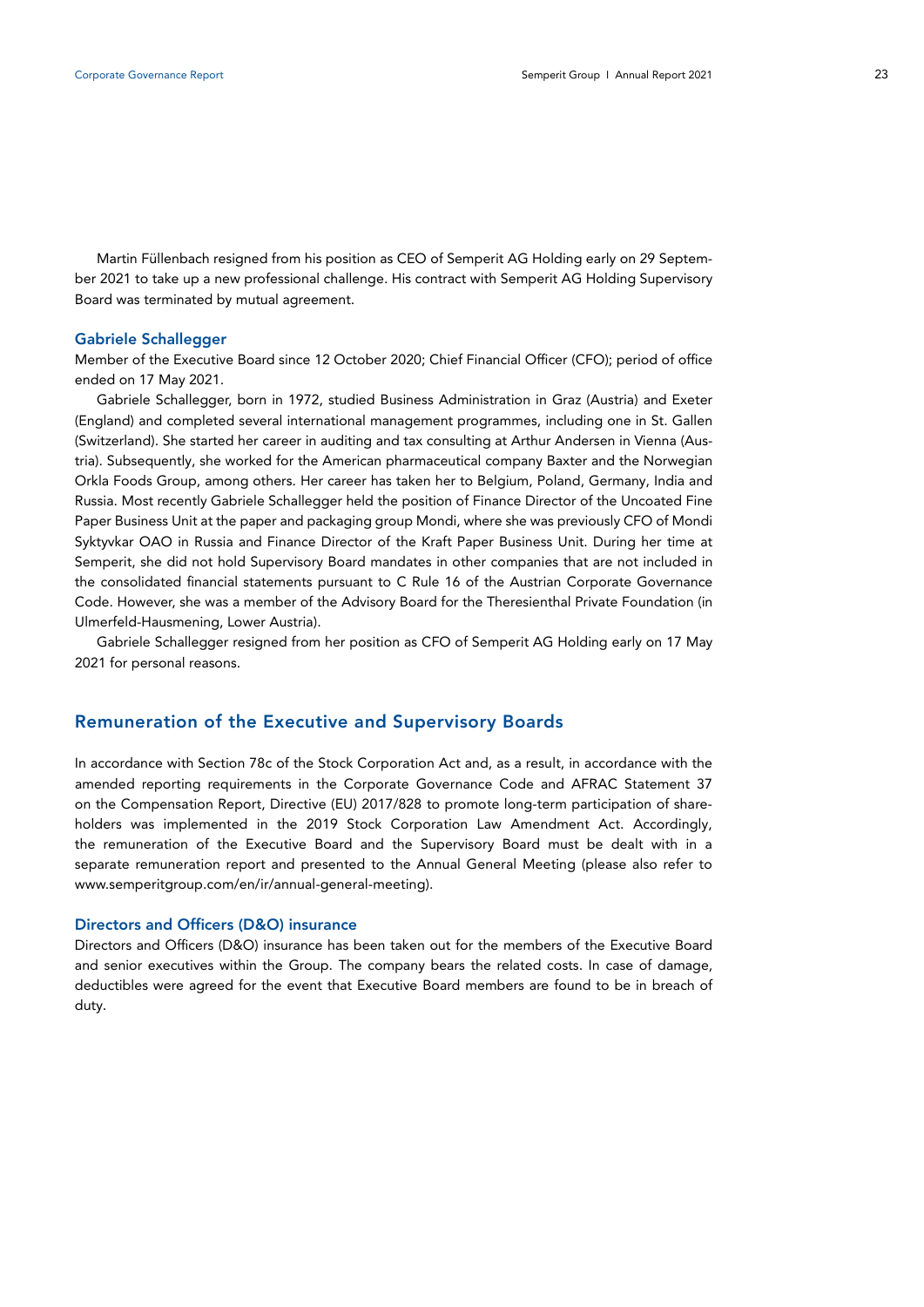## Supervisory Board

The Supervisory Board currently consists of six shareholder representatives and four employee representatives and has resolved to establish the following committees consisting of its own members to carry out specific functions: Audit Committee, Nominating and Remuneration Committee, Strategy Committee (dissolved on 27 April 2021), Transformation Committee (dissolved on 27 April 2021), Committee for Urgent Issues. The authority to make decisions and pass resolutions rests primarily in the hands of the entire Supervisory Board.

#### Meetings of the Supervisory Board and its committees in 2021[1](#page-4-0)

The Supervisory Board convened for eight meetings. In the 2021 financial year, no member of the Supervisory Board attended less than 50% of the meetings. Herbert Ortner was the Chairman of the Supervisory Board in the 2021 financial year (as of 12 May 2021, prior to that Walter Koppensteiner). As in the previous year, Stefan Fida was the Deputy Chairman of the Supervisory Board.

The Audit Committee led by finance expert Birgit Noggler performs its duties in accordance with Article 92 Section 4a of the Austrian Stock Corporation Act and Rule 40 of the Austrian Corporate Governance Code. The Audit Committee held four meetings, focusing particularly on the preparation of the adoption of the annual and consolidated financial statements for 2020, on risk management, the internal control system, internal auditing, the compliance organisation, IT security (cybersecurity), and the preparation of the annual and consolidated financial statements for 2021. Another area of focus was the tender to appoint a new auditor for the annual and consolidated financial accounts as at 31 December 2022.

In seven meetings, the Nominating and Remuneration Committee focused on the performance assessment and agreement of targets for the members of the Executive Board as well as the remuneration policy for members of the Executive Board and the Supervisory Board. This committee also worked on the Executive Board contracts for confirmed and recently appointed Member Petra Preining and the extension of the mandate of Kristian Brok, as well as on the termination agreements with Gabriele Schallegger and Martin Füllenbach. This committee most notably also dealt with the appointment of a new CFO and CEO and the nomination of Supervisory Board members. In addition, potential and succession issues on the second management level and Semperit Values were discussed with the Executive Board.

The Strategy Committee met once during the reporting year. The committee dealt in detail with the transformation of the Semperit Group into an industrial rubber specialist. The results were subsequently discussed and adopted by the entire Supervisory Board. The Strategy Committee was dissolved on 27 April 2021, at which point its agendas were transferred to the Supervisory Board as a whole.

The Transformation Committee held one meeting and focused on the ongoing evaluation and monitoring of key measures to improve the company's performance amongst others. In addition, the Transformation Committee dealt with various cost-cutting measures. The Transformation Committee was dissolved on 27 April 2021, at which point its agendas were transferred to the Supervisory Board as a whole.

The Committee for Urgent Issues headed by Herbert Ortner (as of 12 May 2021 prior to that Walter Koppensteiner) did not hold any meetings.

<span id="page-4-0"></span><sup>1</sup> On 12 May 2021, Walter Koppensteiner resigned from his position as the Chairman of the Supervisory Board and all other positions on committees of Semperit AG Holding with immediate effect. Herbert Ortner, who has been member of the Supervisory board since 2020 was elected as Chairman of the Supervisory Board. Petra Preining was initially appointed as CFO on an interim basis with effect from 17 May 2021,<br>her position was officially confirmed on 29 September 2021. Petra Preining's Sup temporarily suspended on 17 May, before she finally left the Supervisory Board on 29 September 2021.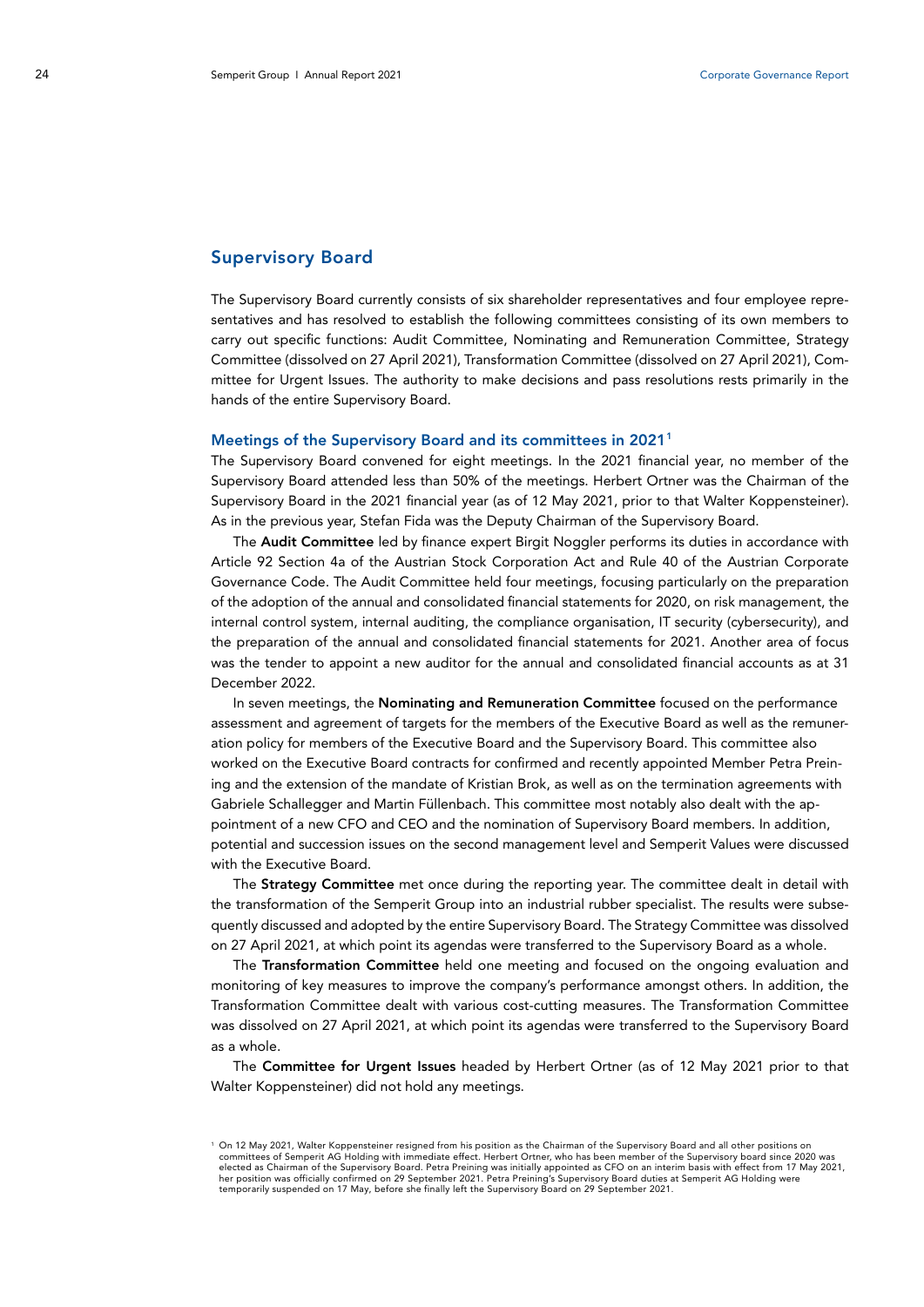During the 2021 financial year, the Supervisory Board discussed in plenary a self-evaluation conducted in the form of a questionnaire and in accordance with C Rule 36 of the Austrian Corporate Governance Code. Measures were derived from it and implemented with a view to improving the efficiency of Supervisory Board activities. The results of the self-evaluation showed that the activities of the Supervisory Board are assessed as very good on the whole.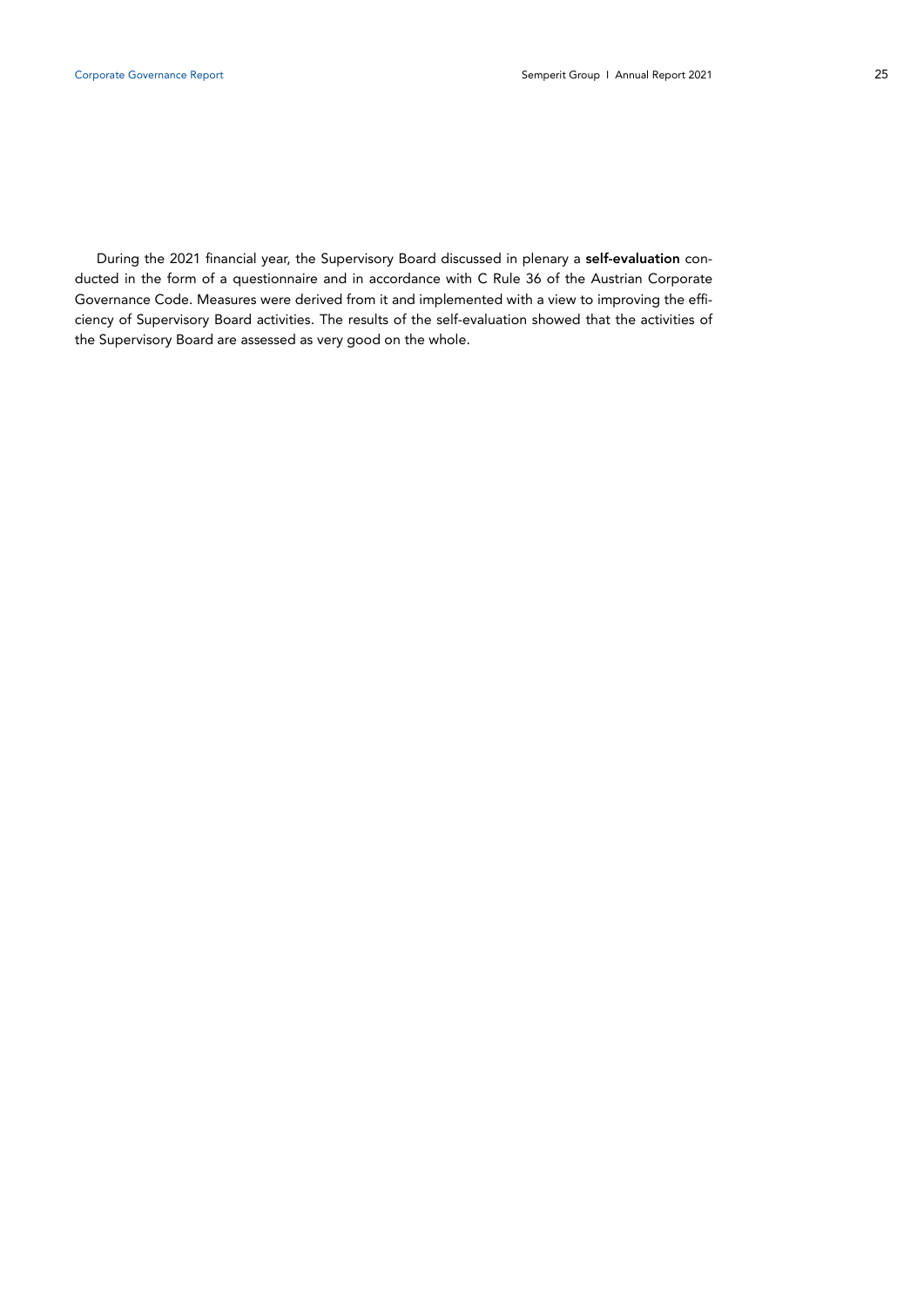# Corporate bodies of Semperit AG Holding: Supervisory Board

# Composition of the Supervisory Board1

|                                    |      | Year of birth Board | First appointed to<br>the Supervisory | Current term of office <sup>2</sup>                                              | Supervisory board positions in other listed<br>companies                                                                                                                                      |
|------------------------------------|------|---------------------|---------------------------------------|----------------------------------------------------------------------------------|-----------------------------------------------------------------------------------------------------------------------------------------------------------------------------------------------|
| Shareholder<br>representative      |      |                     |                                       |                                                                                  |                                                                                                                                                                                               |
| Herbert Ortner<br>Chairman         | 3    | 1968                | 22.07.2020                            | Until the Annual General<br>Meeting<br>resolving upon the 2021<br>financial year | AMAG AG                                                                                                                                                                                       |
| Stefan Fida<br>Deputy Chairman     | 3    | 1979                | 29.04.2014                            | Until the Annual General<br>Meeting<br>resolving upon the 2024<br>financial year | Lenzing AG                                                                                                                                                                                    |
| Klaus Friedrich Erkes<br>Member    | 3, 4 | 1958                | 23.05.2017                            | Until the Annual General<br>Meeting<br>resolving upon the 2022<br>financial year | Chair of the Supervisory Board of Simona AG<br>(based in Kirn, Germany); Member of the<br>Supervisory Board of PRÄZI-Flachstahl AG<br>(based in Everswinkel, Germany) since<br>1 January 2022 |
| Claus Möhlenkamp<br>Member         | 3, 4 | 1965                | 22.07.2020                            | Until the Annual General<br>Meeting<br>resolving upon the 2022<br>financial year |                                                                                                                                                                                               |
| <b>Birgit Noggler</b><br>Member    | 3    | 1974                | 08.05.2019                            | Until the Annual General<br>Meeting<br>resolving upon the 2024<br>financial year | Raiffeisen Bank International AG                                                                                                                                                              |
| Astrid Skala-Kuhmann<br>Member     | 3    | 1953                | 29.04.2014                            | Until the Annual General<br>Meeting<br>resolving upon the 2023<br>financial year | Lenzing AG                                                                                                                                                                                    |
| <b>Employee</b><br>representatives |      |                     |                                       |                                                                                  | Works council function                                                                                                                                                                        |
| Herbert Ofner                      |      | 1966                | 27.04.2021                            | $\overline{\phantom{m}}$                                                         | Deputy Chairman of the Works Council for<br>white-collar workers, Wimpassing                                                                                                                  |
| Monika Schartner                   |      | 1964                | 27.04.2021                            |                                                                                  | Chairwoman of the Works Council for white-<br>collar workers, Vienna                                                                                                                          |
| Michael Schwiegelhofer             |      | 1975                | 08.03.2017                            | $\overline{\phantom{0}}$                                                         | Deputy Chairman of the Central Works<br>Council of Semperit AG Holding, Chairman of<br>the Works Council for blue-collar workers,<br>Wimpassing<br>Chairman of the European Works Council     |
| Markus Stocker                     |      | 1979                | 01.01.2017                            | $\overline{a}$                                                                   | Chairman of the Central Works Council of<br>Semperit AG Holding, Deputy Chairman of<br>the European Works Council, Chairman of the<br>Works Council for white-collar workers,<br>Wimpassing   |

<sup>1</sup> As of 31 December 2021<br><sup>2</sup> Pursuant to the Articles of Association, at least two members of the Supervisory Board automatically leave their positions every year at the end of the Annual General Meeting.<br><sup>3</sup> Have declar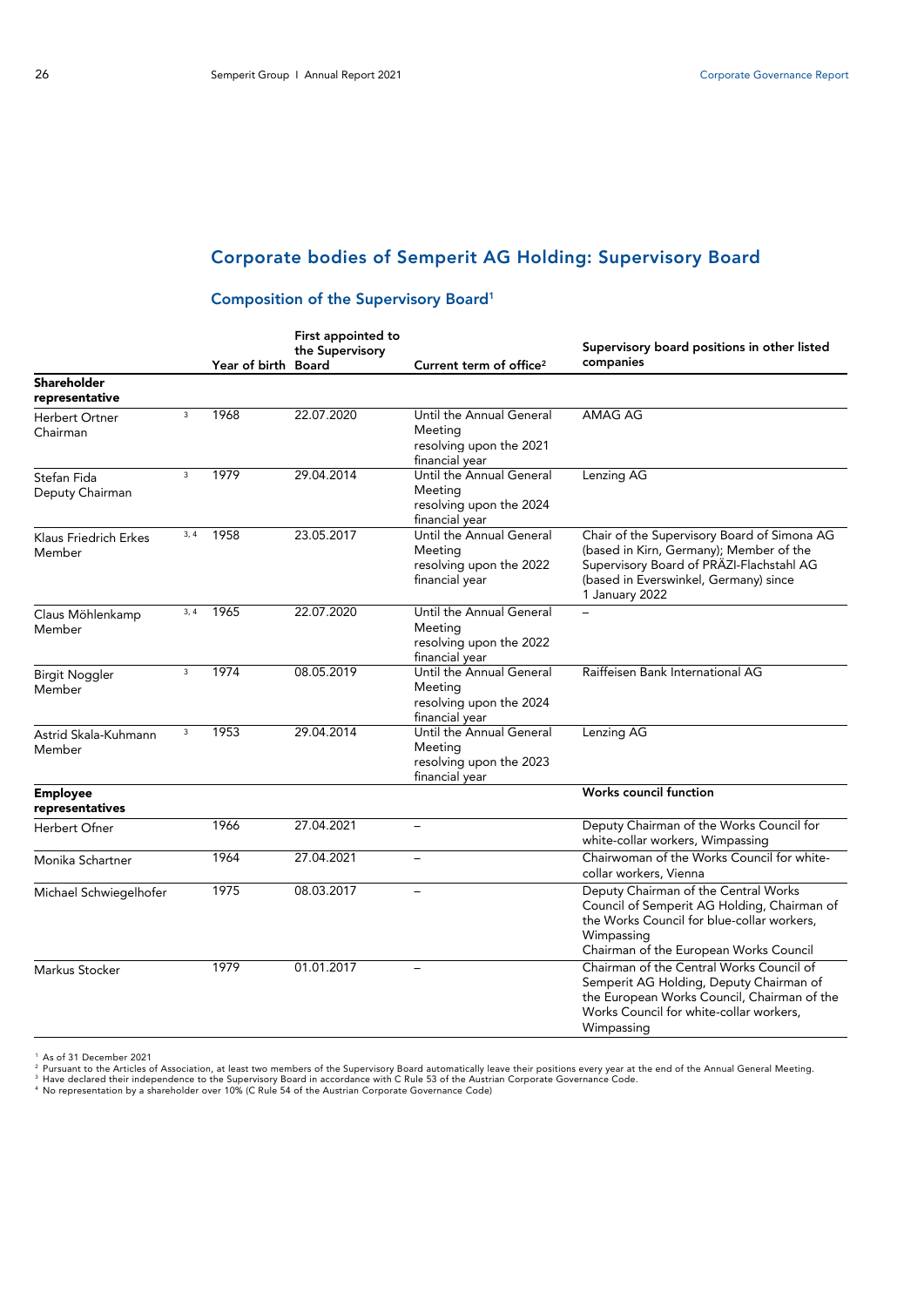## Resigned members of the Supervisory Board

|                                   | Year of birth Board | First appointed to the Supervisory | Current term of office                                                                                                       |
|-----------------------------------|---------------------|------------------------------------|------------------------------------------------------------------------------------------------------------------------------|
| Shareholder<br>representative     |                     |                                    |                                                                                                                              |
| Walter Koppensteiner,<br>Chairman | 1959                | 23.04.2012                         | Resigned from office as of<br>12 May 2021                                                                                    |
| Petra Preining,<br>Member         | 1973                | 23.05.2017                         | Supervisory Board duties<br>were suspended temporarily<br>on 17 May 2021,<br>Resigned from office as of<br>29 September 2021 |
| <b>Employee representatives</b>   |                     |                                    |                                                                                                                              |
| Sigrid Haipl                      | 1960                | 26.03.2012                         | Resigned from office as of<br>27 April 2021                                                                                  |
| Michaela Jagschitz                | 1961                | 08.03.2017                         | Resigned from office as of<br>27 April 2021                                                                                  |

## Guidelines for the independence of Supervisory Board members

The Supervisory Board adopted the guidelines for independence as per Appendix 1 of the Austrian Corporate Governance Code. According to this, all members of the Supervisory Board declared their independence from the company and its Executive Board. In addition, pursuant to C Rule 54 of the Austrian Corporate Governance Code, the members Klaus Erkes, Walter Koppensteiner and Claus Möhlenkamp were not shareholders of the company with an investment of more than 10% each and nor did they represent the interests of such shareholders in 2021. There is D&O insurance for the Supervisory Board, with the associated expenses being borne by the company.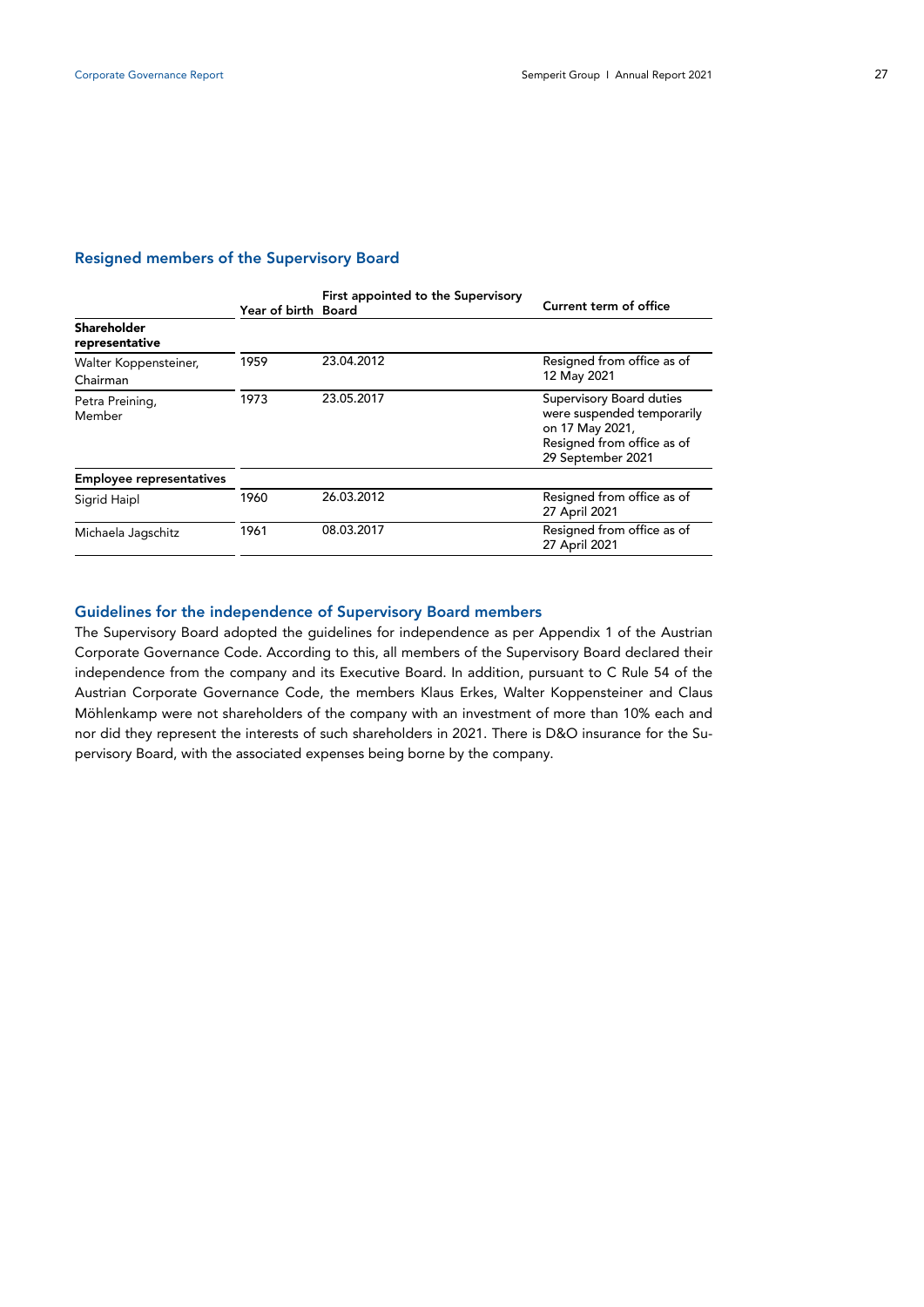## Composition of the Committees of the Supervisory Board1

| Committee                                | <b>Members</b>                                                                                                                                                                                                       |  |  |
|------------------------------------------|----------------------------------------------------------------------------------------------------------------------------------------------------------------------------------------------------------------------|--|--|
| Committee for Urgent Issues              | Herbert Ortner (Chairman) <sup>2</sup><br>Stefan Fida<br>Markus Stocker                                                                                                                                              |  |  |
| Nominating and Remuneration<br>Committee | Herbert Ortner (Chairman) <sup>2</sup><br>Stefan Fida<br>Markus Stocker                                                                                                                                              |  |  |
| Audit Committee <sup>3</sup>             | Birgit Noggler (Chairwoman)<br>Herbert Ortner<br>Michael Schwiegelhofer<br>Markus Stocker                                                                                                                            |  |  |
| Strategy Committee <sup>4</sup>          | Walter Koppensteiner (Chairmen) <sup>2</sup><br>Herbert Ortner<br>Klaus Erkes<br>Claus Möhlenkamp<br>Birgit Noggler<br>Astrid Skala-Kuhmann<br>Sigrid Haipl <sup>5</sup><br>Michael Schwiegelhofer<br>Markus Stocker |  |  |
| Transformation Committee <sup>3, 4</sup> | Walter Koppensteiner (Chairman) <sup>2</sup><br><b>Herbert Ortner</b><br>Klaus Erkes<br><b>Birgit Noggler</b><br>Michael Schwiegelhofer<br>Markus Stocker                                                            |  |  |

<sup>1</sup> As of 31 December 2021, unless stated otherwise<br>
<sup>2</sup> As of 31 December 2021, unless stated otherwise<br>
<sup>2</sup> Con 12 May 2021 and the Supervisory Board and all other positions on<br>
2 Com 12 May 2021 and her positions of the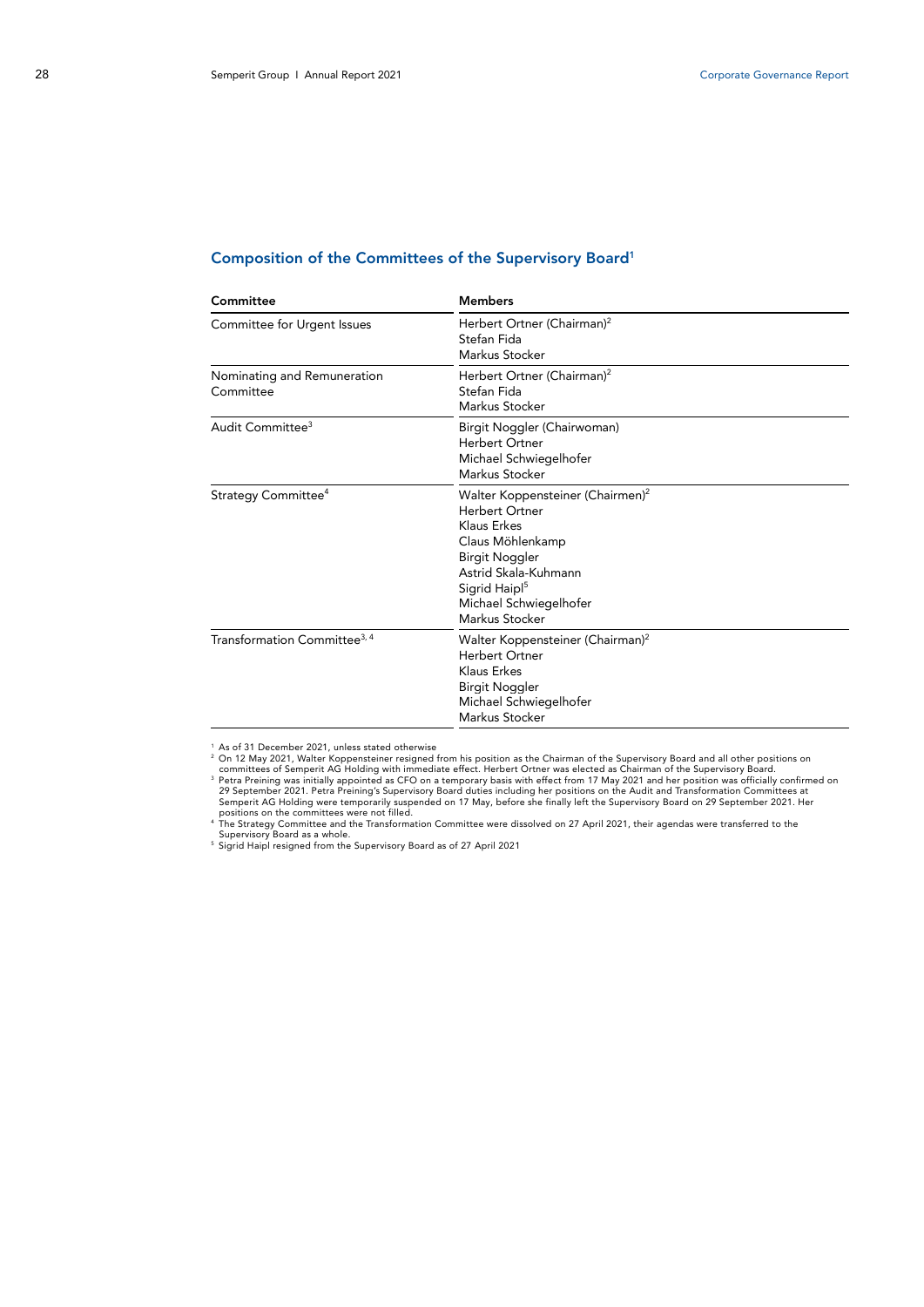## Managers' transactions

Transactions with shares or debt instruments of the company or related derivatives or financial instruments carried out by members of the Executive Board and the Supervisory Board are published online in accordance with Article 19 of the Market Abuse Regulation: http://issuerinfo.oekb.at.

# Equal opportunities and diversity

Respect, diversity, and inclusion are integral and indispensable elements of the corporate culture of Semperit AG Holding and are always considered when filling vacancies. When proposals are made to the Annual General Meeting for filling Supervisory Board mandates and when nominating Executive Board members, special importance is attached to maintaining balance in terms of professional skills and diversity because this contributes significantly to the level of professionalism and efficiency delivered through the work of the Supervisory and Executive Boards. In addition to professional and personal qualifications, aspects such as age, ethnic origin, gender, education, and experience are factored in. The written version of a diversity concept of the Supervisory board was adopted on 1 February 2018 and updated in the 2021 financial year.

## Advancement of women

Semperit is committed to equal opportunities for all employees – regardless of age, gender, nationality, religion, skin colour, or sexual orientation. A person's skills and potential are what counts. Using flexible working models such as flexitime and part-time work, as well as special parental part-time arrangements, the Group is aiming to continuously increase the proportion of female employees. As a traditional industrial company with a technical focus, the share of women was 23% across the Group in 2021 (compared to 22% in 2020) and 26% throughout Europe (compared to 26% in 2020). Since May 2017, Semperit AG Holding has met the 30% quota for women on the Supervisory Board, which has been required by law since 2018. There is one woman on the Executive Board. Overall, the share of women in management (Executive Board, Management Forum, department heads) was around 10% (compared to 11% in 2020).

## Issuer Compliance Policy

In order to implement and ensure compliance with all relevant stock exchange regulations, Semperit AG Holding has issued its own Issuer Compliance Policy designed to prevent the misuse or dissemination of insider information. Compliance is monitored and administered by a specially designated Issuer Compliance Officer who reports directly to the Executive Board.

# Code of Conduct

Beyond stock exchange compliance, the Semperit Group has a compliance organisation that covers all corporate units. A Group Compliance Officer receives support in fulfilling their responsibilities from the Senior Group Compliance Manager and compliance coordinators working in the subsidiaries of the Semperit Group. The Senior Group Compliance Manager reports any incidents to the Compliance Board. The Compliance Board consists of the Executive Board and the Group Compliance Officer. The main focus is on ensuring compliance with regulations in the areas of anti-corruption, antitrust law,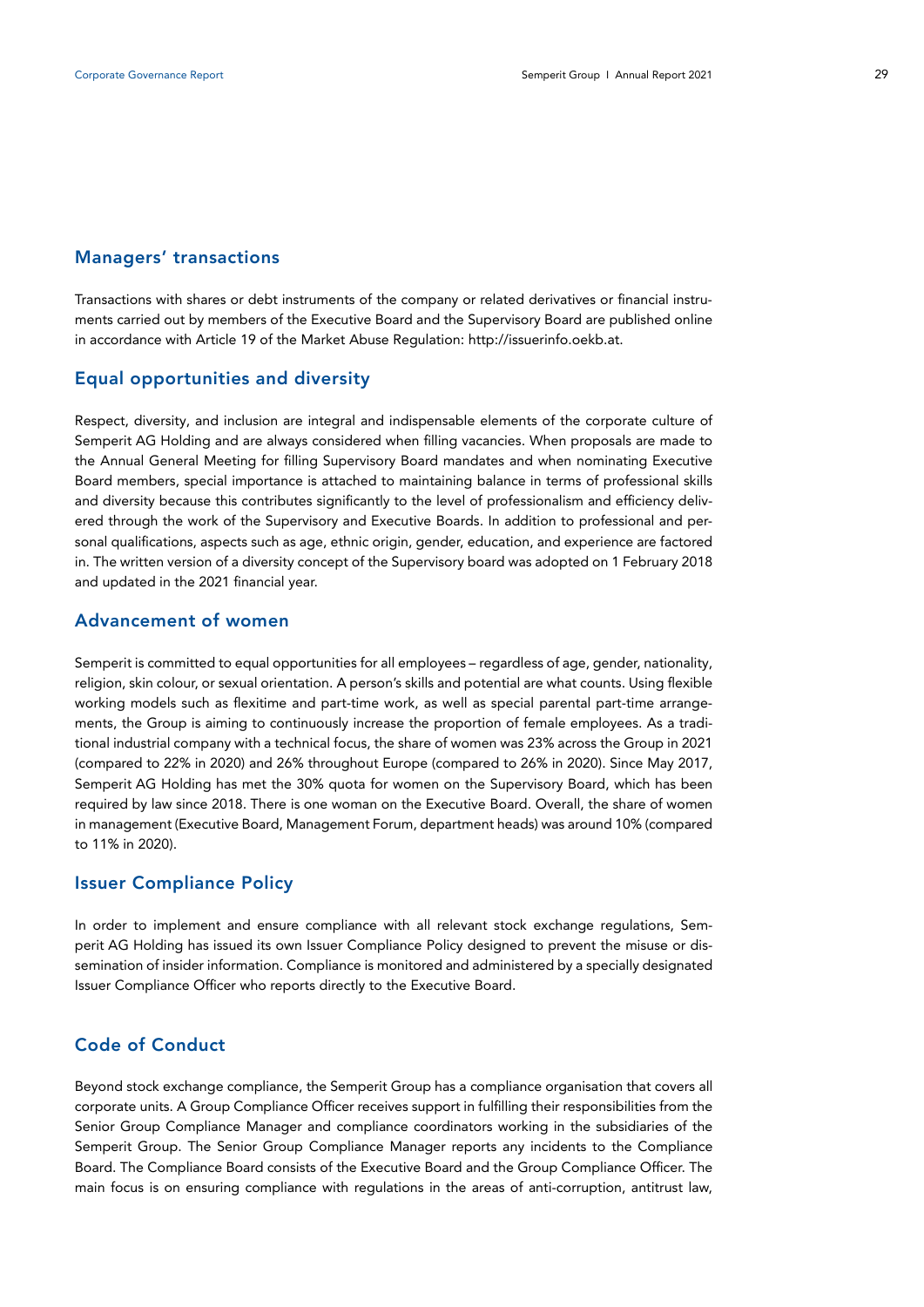export control and sanctions as well as data protection. The Group Compliance Officer is also the deputy of the Issuer Compliance Officer.

The Code of Conduct, which applies to all employees and managers and is available in several languages, was updated and published in 2021. Its most important objectives are to avoid corruption, money laundering, human rights violations, insider trading, and breaches of competition law. In addition, it deals with aspects of data protection and export restrictions. These conduct requirements are further specified in thematic compliance guidelines. Employees receive in-depth and practical training with a focus on the matters referred to in the Code of Conduct. In addition, there is regular internal communication from the Executive Board and the relevant managers providing support on compliance-related topics. The Code of Conduct can be viewed online here: www.semperitgroup.com/en/about-us/compliance/.

In order to support the above-mentioned targets of the Code of Conduct, the information hotline "SemperLine" was set up in January 2018. Employees as well as external people are welcome to report infringements of the Code of Conduct: www.semperitgroup.com/en/about-us/compliance/semperline/.

## Risk Management & Assurance

The Group Risk Management & Assurance department is responsible for the central coordination, moderation and monitoring of the structured risk management process for the entire Group. Relevant risks are prioritised from various perspectives and later their effects and probability of occurrence are assessed. Responsibilities are identified, measures are defined and tracking is ensured. The bottom-up identification and prioritisation process is supported by workshops with the relevant employees. This element ensures that potential new risks are put up for discussion at management level and are included in reporting afterwards if they are relevant. These risks are then discussed and coordinated with the segment and competence centre managers. Individual reporting follows a visit to the relevant Semperit company or (remote) risk management there. Needless to say, risks will also be assumed from the top down, for example from the perspective of the segment and competence centre management and the Executive Board, and backed up with measures. The regular reporting process is complemented by an ad-hoc reporting process to draw attention to critical issues in good time. At least once a year, a comprehensive risk report on the biggest group individual risks, including aggregation, is submitted to the Audit Committee and the Supervisory Board.

Ernst & Young Wirtschaftsprüfungsgesellschaft m.b.H. audited and confirmed the functionality of the risk management system of the Semperit Group for the 2021 financial year in the reporting year 2022 in accordance with C Rule 83 of the Austrian Code of Corporate Governance.

The purpose of the internal control system of the Semperit Group is to ensure the effectiveness and efficiency of business operations, the reliability of financial reporting, and adherence to applicable laws and regulations. It also supports the early recognition and monitoring of risks from inadequate monitoring systems and fraudulent actions and is revised and expanded on an ongoing basis by the Risk Management & Assurance department together with the relevant specialist departments. The management of the relevant subsidiary is responsible for the implementation and monitoring of the internal control system and the risk management system. The Executive Board of Semperit AG Holding stipulates cross-divisional framework conditions and regulations that are applicable throughout the Group. Follow-up audits are undertaken at the various locations on a regular basis to ensure sustainable implementation of these framework conditions and regulations.